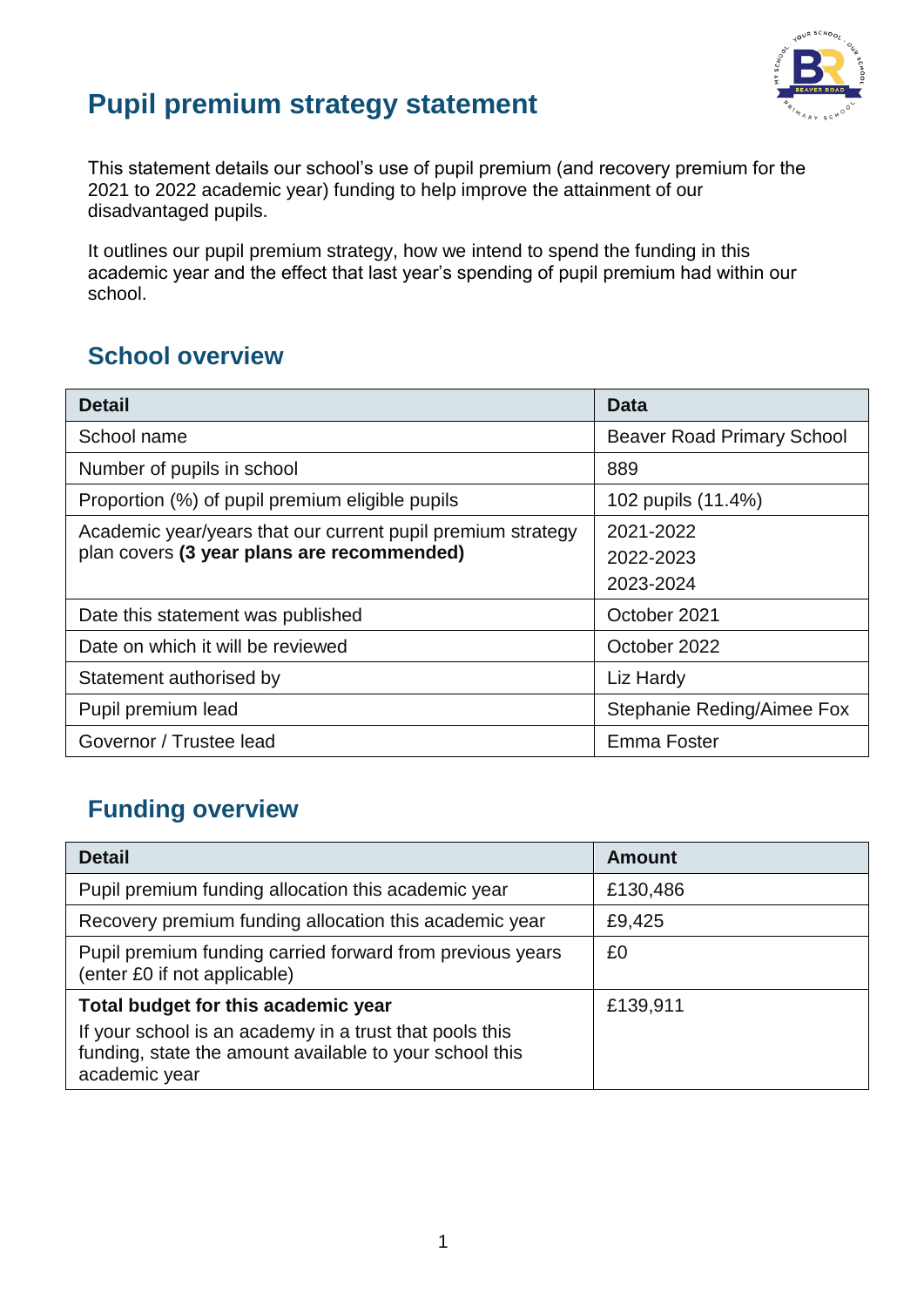# **Part A: Pupil premium strategy plan**

### **Statement of intent**

Common barriers to learning for disadvantaged children, can be less support at home, weak language and communication skills, lack of confidence, more frequent behaviour difficulties and attendance and punctuality issues. There may also be complex family situations that prevent children from flourishing. The challenges are varied and there is no "one size fits all". We understand that there is not a 'typical' Pupil Premium child.

#### **Our main objectives are:**

- $\triangleright$  To ensure that the totality of provision for Pupil Premium children is effective.
- $\triangleright$  To level up the difference between disadvantaged and non-disadvantaged children.
- $\triangleright$  For all of our disadvantaged children to make progress in line with the nationally expected progress rates.
- $\triangleright$  To support our disadvantaged children with their health and well-being so that they are ready to learn and can access their learning at an appropriate level.

#### **We aim to do this by:**

- $\triangleright$  Ensuring that all children have access to high quality teaching and learning (quality first teaching and latest EEF research).
- $\triangleright$  Putting appropriate provision in place for disadvantaged pupils, especially those that belong to other vulnerable groups.
- $\triangleright$  Monitoring the progress of disadvantaged pupils regularly and assessing the impact of provisions.
- $\triangleright$  Promoting ambition and having high expectations of all disadvantaged children.

#### **Achieving these objectives:**

- $\triangleright$  High quality teaching with targeted support, alongside the use of collaborative learning structures.
- $\triangleright$  Use the catch up funding effectively for children who have fallen behind as a result of COVID-19.
- Research-based interventions put into place and monitored to assess impact.
- $\triangleright$  Provide further enrichment and leadership opportunities for disadvantaged children.
- $\triangleright$  Monitor progress regularly and evaluate outcomes robustly.
- $\triangleright$  Addressing emotional and social needs through emotion coaching and restorative practice to improve well-being and readiness to learn.
- $\triangleright$  Support payment for enrichment activities, educational visits and residential trips. Ensuring children have first-hand experiences to use in their learning in the classroom.
- $\triangleright$  Use family engagement officer to improve parental engagement and involvement.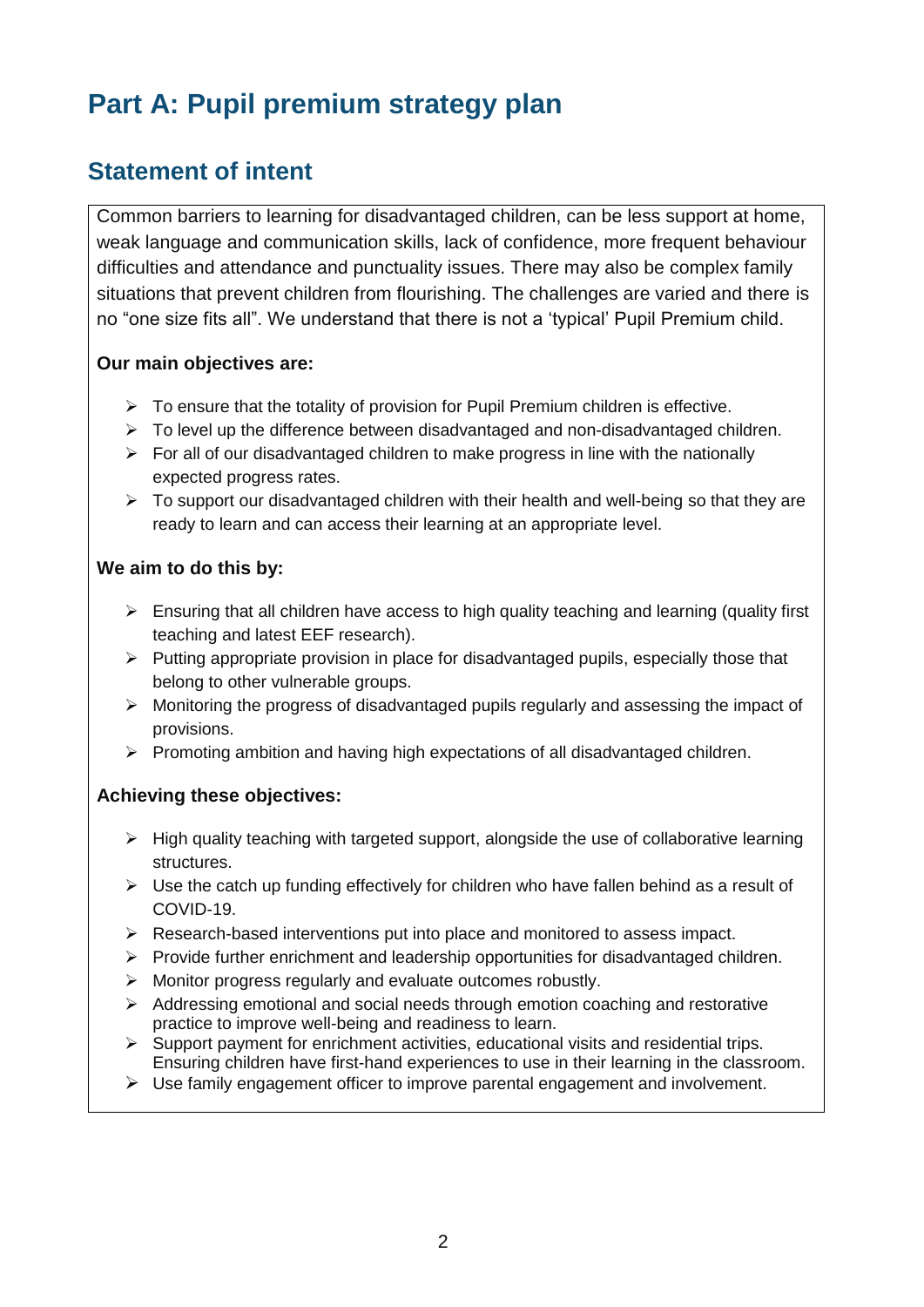## **Challenges**

This details the key challenges to achievement that we have identified among our disadvantaged pupils.

| <b>Challenge</b><br>number | <b>Detail of challenge</b>                                                       |
|----------------------------|----------------------------------------------------------------------------------|
|                            | Attendance/punctuality, parental engagement and involvement                      |
| っ                          | Emotional well-being, behaviour and readiness for learning                       |
| 3                          | Vocabulary gap between advantaged and disadvantaged children                     |
|                            | Curriculum deficits caused to disadvantaged children by COVID school<br>closures |
| 5                          | Further opportunities including leadership and enrichment experiences            |

### **Intended outcomes**

This explains the outcomes we are aiming for **by the end of our current strategy plan**, and how we will measure whether they have been achieved.

| Intended outcome                                                                                                      | <b>Success criteria</b>                                                                                     |
|-----------------------------------------------------------------------------------------------------------------------|-------------------------------------------------------------------------------------------------------------|
| Achieve national average progress scores for<br>disadvantaged pupils in KS2 Mathematics.                              | Progress score to be -0.7 (national average for<br>disadvantaged pupils).                                   |
| Disadvantaged pupils to catch up with their<br>non-disadvantaged peers, despite the deficits<br>caused by COVID.      | Children to be making at least expected<br>progress.                                                        |
| Achieve national average expected standard<br>in the PSC.                                                             | Phonics Screening Check results to be in line<br>with the national standard for disadvantaged<br>pupils.    |
| Improve attendance of disadvantaged pupils<br>to national average.                                                    | Attendance for disadvantaged pupils to be at<br>least 94.3% (national average for disadvantaged<br>pupils). |
| Improving readiness to learn, confidence,<br>motivation, inclusion and equality for the most<br>disadvantaged pupils. | PP children accessing clubs, trips, music<br>lessons and to become leaders across the<br>school.            |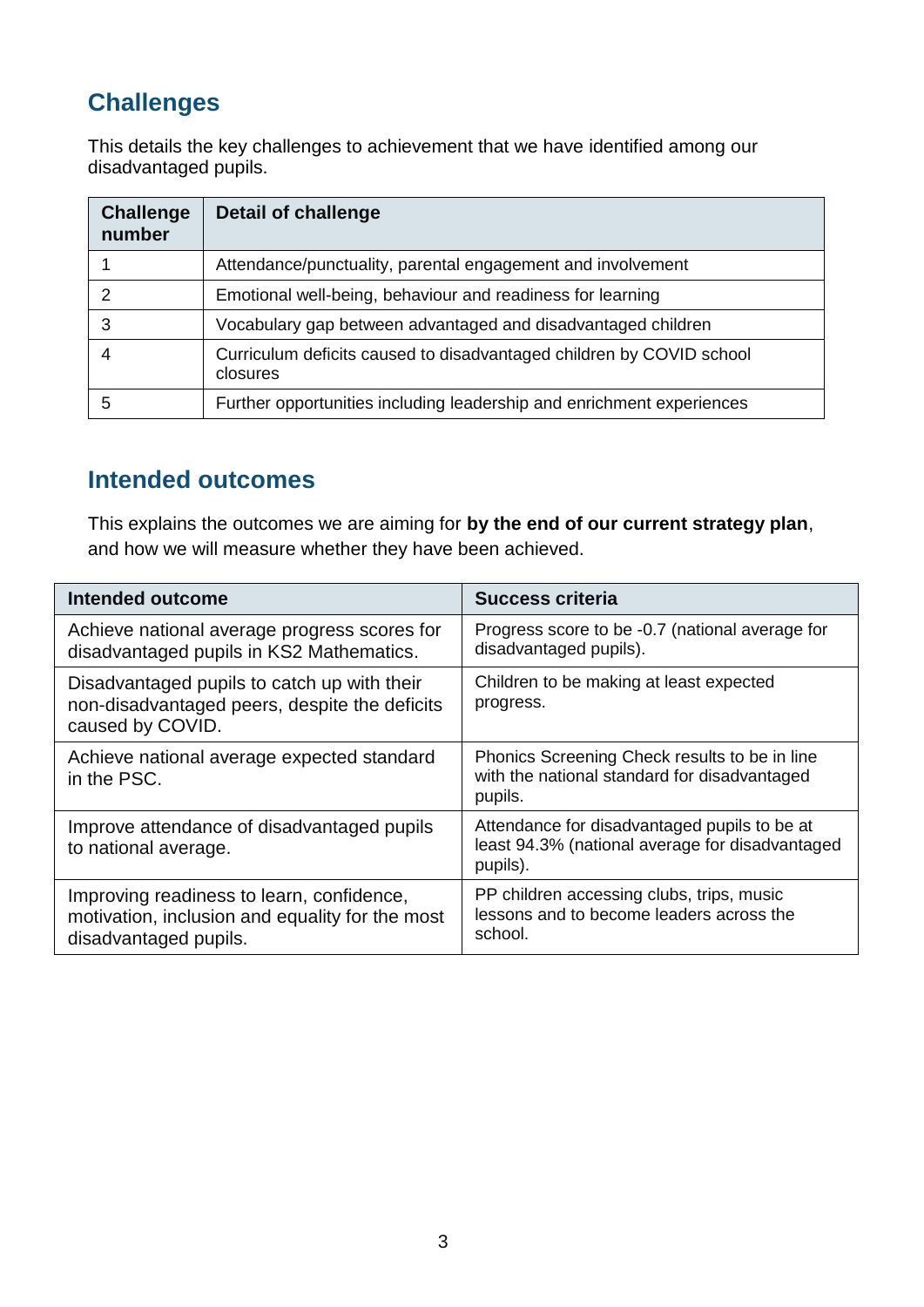# **Activity in this academic year**

This details how we intend to spend our pupil premium (and recovery premium funding) **this academic year** to address the challenges listed above.

### **Teaching (for example, CPD, recruitment and retention)**

Budgeted cost: £40,000

| <b>Activity</b>                                  | Evidence that supports this approach                                                                                                                                                                                                                                                                                                                                                                                                                        | <b>Challenge</b><br>number(s)<br>addressed |
|--------------------------------------------------|-------------------------------------------------------------------------------------------------------------------------------------------------------------------------------------------------------------------------------------------------------------------------------------------------------------------------------------------------------------------------------------------------------------------------------------------------------------|--------------------------------------------|
| <b>Ongoing CPD</b><br>(E.g. Pupil Premium,       | EEF guide to pupil premium - tiered approach - teaching<br>is the top priority, including CPD.                                                                                                                                                                                                                                                                                                                                                              | 1, 2, 3, 4<br>and 5                        |
| Kagan, Maths Hub<br>$etc.$ )                     | <b>Pupil_Premium_Guidance.pdf</b><br>(educationendowmentfoundation.org.uk)                                                                                                                                                                                                                                                                                                                                                                                  |                                            |
|                                                  | A refresher training session for MD and SR. Training for AF<br>who is new to the role.                                                                                                                                                                                                                                                                                                                                                                      |                                            |
|                                                  | Some example research:                                                                                                                                                                                                                                                                                                                                                                                                                                      |                                            |
|                                                  | <b>Collaborative learning (+5) - The impact of collaborative</b><br>approaches on learning is consistently positive, with pupils<br>making an additional 5 months' progress, on average, over<br>the course of an academic year.                                                                                                                                                                                                                            |                                            |
|                                                  | Mastery learning (+5) (e.g. Maths Hub) - The impact of<br>mastery learning approaches is an additional five months<br>progress, on average, over the course of a year. There is a lot<br>of variation behind this average. It seems to be important that<br>a high bar is set for achievement of 'mastery'.                                                                                                                                                 |                                            |
|                                                  | <b>Metacognition</b> $(+7)$ - The average impact of metacognition<br>and self-regulation strategies is an additional seven months'<br>progress over the course of a year. Metacognition and self-<br>regulation strategies can be effective when taught in<br>collaborative groups so that learners can support each other<br>and make their thinking explicit through discussion.                                                                          |                                            |
| Appointment of new<br>experienced teachers       | The EEF states, "Spending on improving teaching might<br>include professional development, training and support for<br>early career teachers and recruitment and retention. Ensuring<br>an effective teacher is in front of every class, and that every<br>teacher is supported to keep improving, is the key ingredient<br>of a successful school and should rightly be the top priority for<br>Pupil Premium spending."                                   | 1, 2, 3,4 and<br>5                         |
|                                                  | Recruitment and retention is highly valued at Beaver Road,<br>with many opportunities for CPD and leadership roles. This is<br>reflected in our current teaching team, many of whom have<br>UPS and/or other leadership responsibilities. Joining our<br>already experienced and highly skilled team, given the<br>school's ongoing expansion to 5fe, we appointed eight new<br>teachers this academic year - five of which have substantial<br>experience. |                                            |
| Establish small group<br>interventions in Maths, | Research by the EEF states that there is a strong evidence<br>base showing the impact that high quality interventions can                                                                                                                                                                                                                                                                                                                                   | $3$ and $4$                                |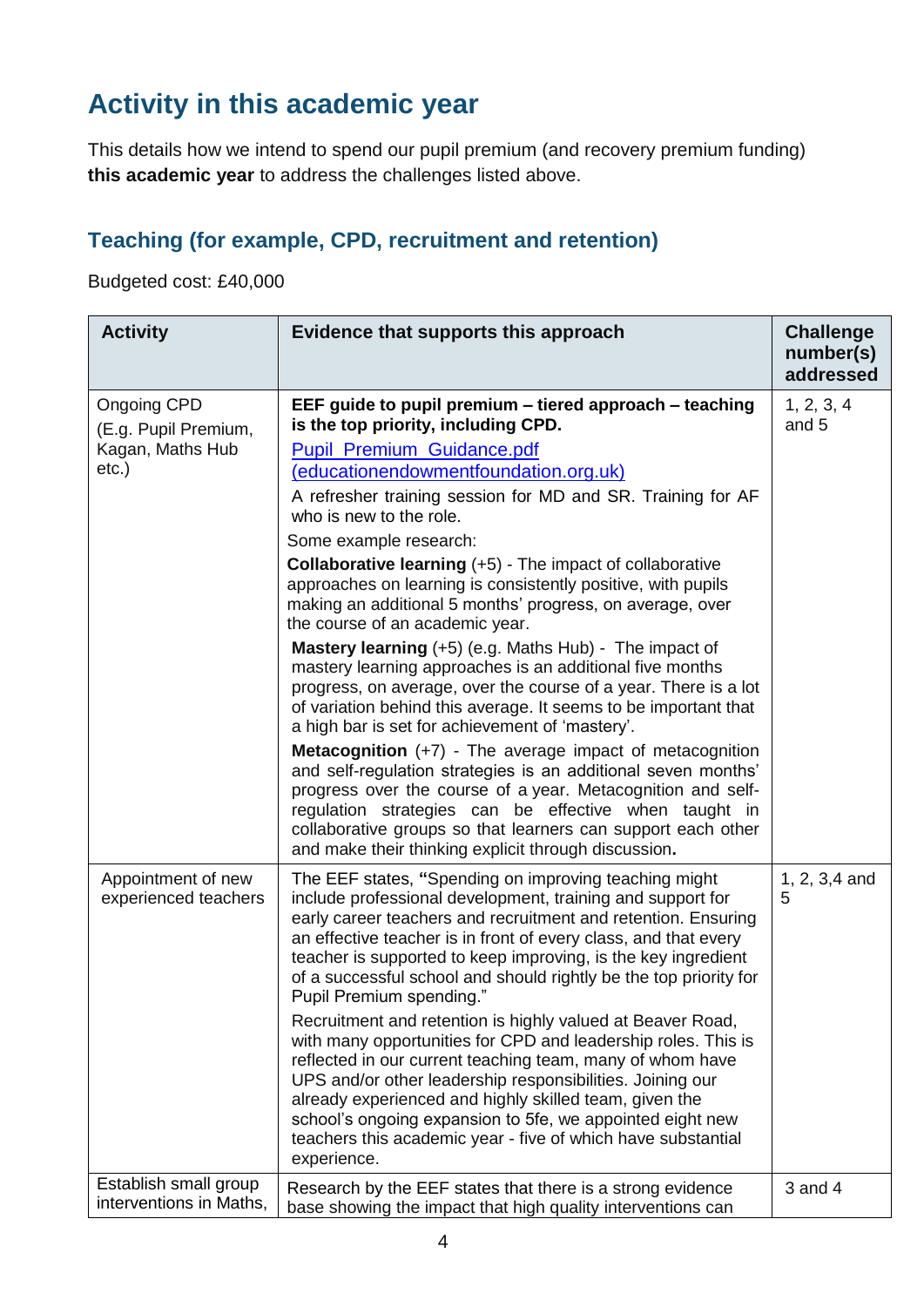| Reading and Writing<br>for disadvantaged pu-<br>pils falling behind age-<br>related expectations | have on the outcomes of struggling students. However, while<br>interventions may well be one part of an effective Pupil<br>Premium strategy, they are likely to be most effective when<br>deployed alongside efforts to improve teaching, and attend to<br>wider barriers to learning, such as attendance and behaviour.<br>Evidence consistently shows the positive impact that targeted<br>academic support can have, including on those who are not<br>making good progress across the spectrum of achievement.<br>Considering how classroom teachers and teaching assistants<br>can provide targeted academic support, including how to link<br>structured one-to-one or small group intervention to classroom<br>teaching, is likely to be a key component of an effective Pupil<br>Premium strategy. |  |
|--------------------------------------------------------------------------------------------------|------------------------------------------------------------------------------------------------------------------------------------------------------------------------------------------------------------------------------------------------------------------------------------------------------------------------------------------------------------------------------------------------------------------------------------------------------------------------------------------------------------------------------------------------------------------------------------------------------------------------------------------------------------------------------------------------------------------------------------------------------------------------------------------------------------|--|

### **Targeted academic support (for example, tutoring, one-to-one support structured interventions)**

### Budgeted cost: £61,725

| <b>Activity</b>                      | Evidence that supports this approach                                                                                                                                                                                                                                                                                                                                                                                                                                                                                                                                                                                                                                                                                                                                                                                                                                                                                                        | <b>Challenge</b><br>number(s)<br>addressed |
|--------------------------------------|---------------------------------------------------------------------------------------------------------------------------------------------------------------------------------------------------------------------------------------------------------------------------------------------------------------------------------------------------------------------------------------------------------------------------------------------------------------------------------------------------------------------------------------------------------------------------------------------------------------------------------------------------------------------------------------------------------------------------------------------------------------------------------------------------------------------------------------------------------------------------------------------------------------------------------------------|--------------------------------------------|
| <b>HLTA</b> mentoring and<br>support | <b>Lunch</b> – Pupil Premium playground leaders, support at<br>lunch, transitions and behaviour.<br>Class - Targeted, in-class support can add on 3 months of<br>impact across the year.<br><b>Mentors</b> - Mentoring in education involves pairing young<br>people with an older peer or adult volunteer, who acts as<br>a positive role model. In general, mentoring aims to build<br>confidence and relationships, to develop resilience and<br>character, or raise aspirations, rather than to develop specific<br>academic skills or knowledge.<br><b>Tiered approach using HLTAs and Teachers</b><br>7 Targeted academic support<br>for example<br>Structured interventi<br>Small group fultion<br>One-to-one sunny<br>Professional developmen<br>Recruitment and retention<br>Support for early career teachers<br><b>Wider strategies</b><br>or example<br>Behaviour approaches<br><b>Breakfast clubs</b><br>Increasing attendance | 2, 3 and 4                                 |
| Catch up sessions                    | Catch up funding<br>Information about the Government Catch-Up funding can be<br>found here: Catch-up premium - GOV.UK (www.gov.uk)                                                                                                                                                                                                                                                                                                                                                                                                                                                                                                                                                                                                                                                                                                                                                                                                          | 4                                          |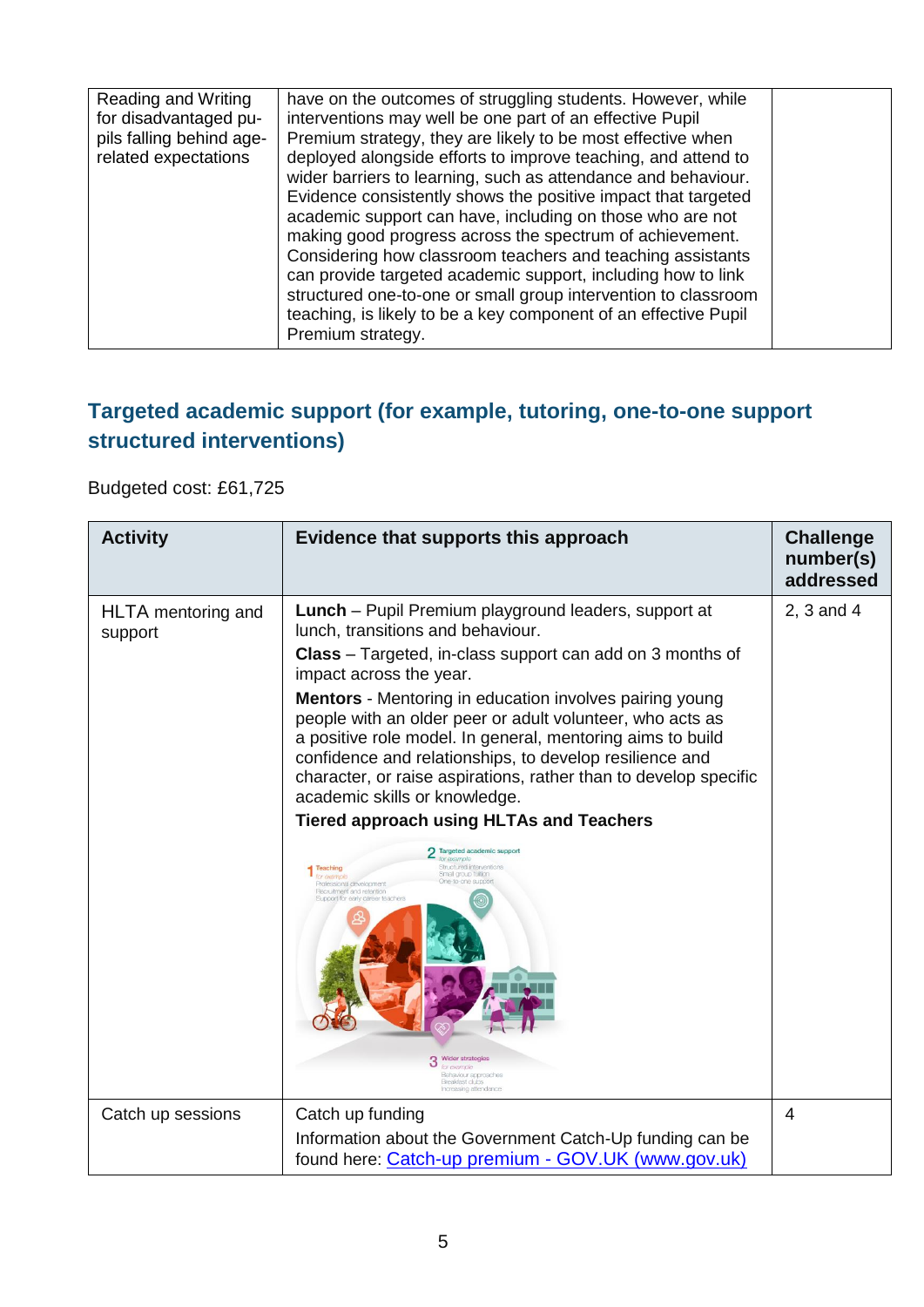|                            | More information on our use of this money can be found<br>here: Beaver Road Primary School: Catch Up Funding                                                                                                                            |   |
|----------------------------|-----------------------------------------------------------------------------------------------------------------------------------------------------------------------------------------------------------------------------------------|---|
| <b>School Led Tutoring</b> | <b>National Tutoring Programme</b><br>Evidence indicates that one to one tuition can be effective,<br>providing approximately five additional months' progress on<br>average.<br>More information can be found here: About the National | 4 |
|                            | <b>Tutoring Programme - NTP</b>                                                                                                                                                                                                         |   |

### **Wider strategies (for example, related to attendance, behaviour, wellbeing)**

Budgeted cost: £40,500

| <b>Activity</b>                                                                                                                                                                | Evidence that supports this approach                                                                                                                                                                                                                                                                                                                                                                                 | <b>Challenge</b><br>number(s)<br>addressed |
|--------------------------------------------------------------------------------------------------------------------------------------------------------------------------------|----------------------------------------------------------------------------------------------------------------------------------------------------------------------------------------------------------------------------------------------------------------------------------------------------------------------------------------------------------------------------------------------------------------------|--------------------------------------------|
| Monitor the attendance<br>of disadvantaged pupils<br>closely throughout the<br>year, using the role of<br>the Family Engagement<br>Officer.                                    | Attendance-REA-protocol-21092021.pdf<br>(d2tic4wvo1iusb.cloudfront.net)<br>Evidence from the EEF shows that small improvements<br>in attendance can lead to meaningful impacts for<br>academic and behavioural outcomes.                                                                                                                                                                                             | 1 and $2$                                  |
| Raise the profile of mu-<br>sic for disadvantaged<br>pupils (e.g. through as-<br>sisted funding for music<br>lessons).                                                         | $EEF +3$<br>Overall, the average impact of arts participation on other<br>areas of academic learning appears to be positive but<br>moderate, about an additional three months<br>progress. Improved outcomes have been identified in<br>English, mathematics and science. Wider benefits such<br>as more positive attitudes to learning and increased well-<br>being have also consistently been reported.           | $2$ and $5$                                |
| Ensure that disadvan-<br>taged pupils have ac-<br>cess to a range of qual-<br>ity enrichment activities<br>throughout the year.<br>Use the ATLs to record<br>and monitor this. | Research by the EEF shows that skills such as self-<br>control, confidence, social skills, motivation and resilience<br>underpin success in school and beyond. They include the<br>ability to respond to setbacks, work well with others, build<br>relationships, manage emotions, and cope with difficult<br>situations. There is growing evidence that these skills are<br>important to children's later outcomes. | $1, 2, 3, 4$ and<br>5                      |

### **Total budgeted cost: £142,225**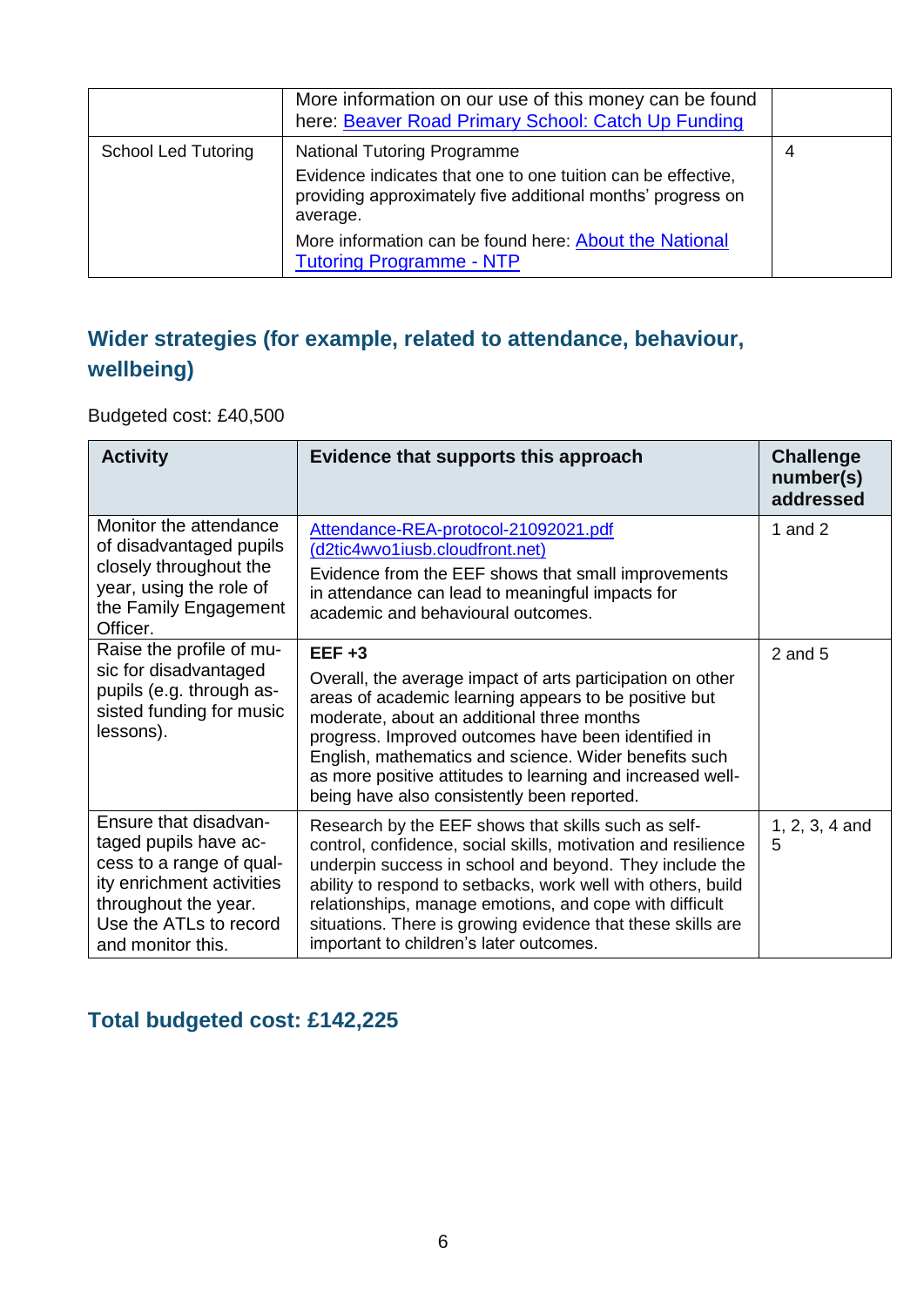### **Part B: Review of outcomes in the previous academic year**

### **Pupil premium strategy outcomes**

This details the impact that our pupil premium activity had on pupils in the 2020 to 2021 academic year.

Due to COVID-19, performance measures have not been published for 2020 to 2021, and 2020 to 2021 results will not be used to hold schools to account. Given this, please point to any other pupil evaluations undertaken during the 2020 to 2021 academic year, for example, standardised teacher administered tests or diagnostic assessments such as rubrics or scales.

Please see: [1032042 \(beaverroad.org.uk\)](https://www.beaverroad.org.uk/serve_file/1032042)